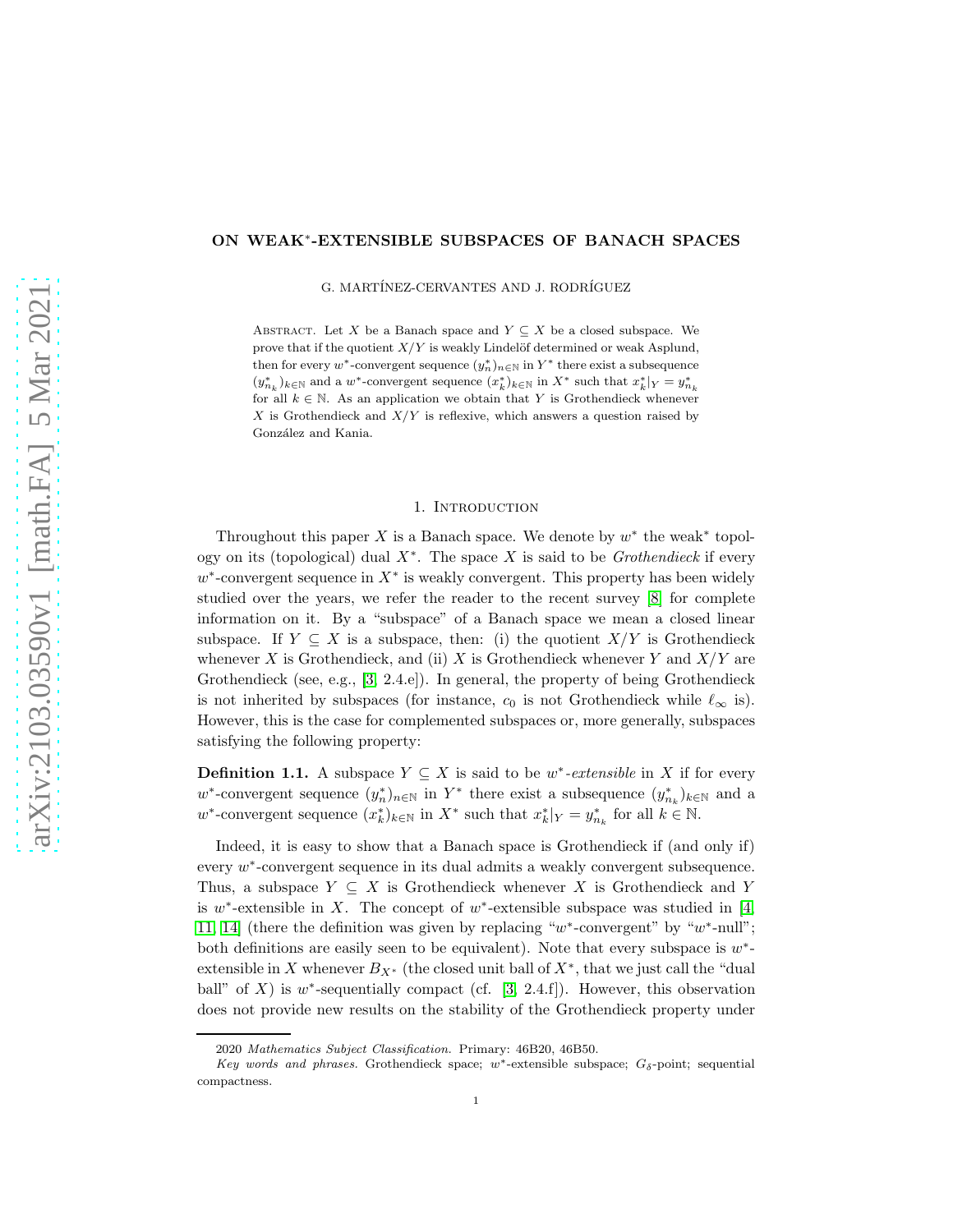subspaces, because the only Grothendieck spaces having  $w^*$ -sequentially compact dual ball are the reflexive ones.

In this note we focus on finding sufficient conditions for the  $w^*$ -extensibility of a subspace  $Y \subseteq X$  which depend only on the quotient  $X/Y$ . Our motivation stems from the question (raised in  $[8,$  Problem 23]) of whether  $Y$  is Grothendieck whenever X is Grothendieck and  $X/Y$  is reflexive. It is known that the separable injectivity of  $c_0$  (Sobczyk's theorem) implies that if  $X/Y$  is separable, then Y is  $w^*$ -extensible in X in a stronger sense, namely, the condition of Definition [1.1](#page-0-0) holds without passing to subsequences (see, e.g., [\[1,](#page-4-5) Theorem 2.3 and Proposition 2.5]). Our main result is the following (see below for unexplained notation):

<span id="page-1-0"></span>**Theorem 1.2.** *Let*  $Y \subseteq X$  *be a subspace. Suppose that*  $X/Y$  *satisfies one of the following conditions:*

- (i) *Every non-empty*  $w^*$ -closed subset of  $B_{(X/Y)^*}$  has a  $G_{\delta}$ -point (in the relative w ∗ *-topology).*
- (ii) dens $(X/Y) < \mathfrak{s}$ .

*Then* Y *is* w ∗ *-extensible in* X*.*

Given a compact Hausdorff topological space K, a point  $t \in K$  is called a  $G_{\delta}$ *point* (in K) if there is a sequence of open subsets of K whose intersection is  $\{t\}$ . Corson compacta have  $G_{\delta}$ -points (see, e.g., [\[6,](#page-4-6) Theorem 14.41]), and the same holds for any non-empty  $w^*$ -closed subset in the dual ball of a weak Asplund space (see, e.g., the proof of [\[5,](#page-4-7) Theorem 2.1.2]). Thus, we get the following corollary covering the case when  $X/Y$  is reflexive:

**Corollary 1.3.** *Let*  $Y \subseteq X$  *be a subspace. If*  $X/Y$  *is weakly Lindelöf determined or weak Asplund, then* Y *is* w ∗ *-extensible in* X*.*

As an application of the above we get an affirmative answer to [\[8,](#page-4-0) Problem 23]:

<span id="page-1-1"></span>Corollary 1.4. Let  $Y \subseteq X$  be a subspace. If X is Grothendieck and  $X/Y$  is *reflexive, then* Y *is Grothendieck.*

As to condition (ii) in Theorem [1.2,](#page-1-0) recall that the density character of a Banach space  $Z$ , denoted by dens $(Z)$ , is the smallest cardinality of a dense subset of  $Z$ . For our purposes, we just mention that the *splitting number* s is the minimum of all cardinals  $\kappa$  for which there is a compact Hausdorff topological space of weight  $\kappa$ that is not sequentially compact. In general,  $\omega_1 \leq \mathfrak{s} \leq \mathfrak{c}$ . So, under CH, cardinality strictly less than s just means countable. However, in other models there are uncountable sets of cardinality strictly less than s. We refer the reader to [\[13\]](#page-4-8) for detailed information on s and other cardinal characteristics of the continuum.

Any of the conditions in Theorem [1.2](#page-1-0) implies that  $B_{(X/Y)^*}$  is w<sup>\*</sup>-sequentially compact (see [\[5,](#page-4-7) Lemma 2.1.1] and note that the weight of  $(B_{(X/Y)^*}, w^*)$  coincides with dens $(X/Y)$ , which is certainly not enough to guarantee that Y is  $w^*$ extensible in  $X$  (see Remark [2.5\)](#page-3-0). The ideas that we use in this paper are similar to those used by Hagler and Sullivan [\[9\]](#page-4-9) to study sufficient conditions for the dual ball of a Banach space to be  $w^*$ -sequentially compact. By the way, as another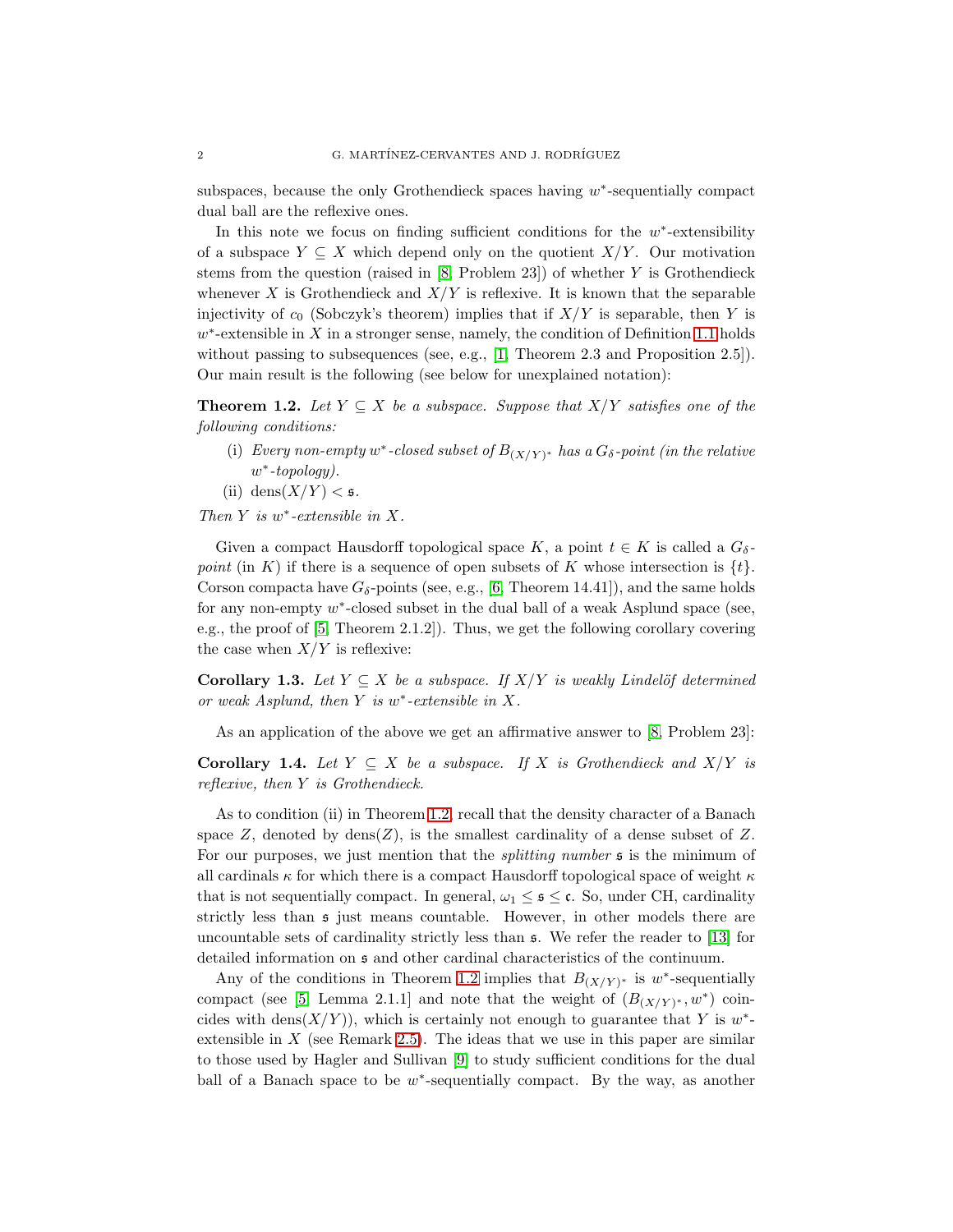consequence of Theorem [1.2](#page-1-0) we obtain a generalization of [\[9,](#page-4-9) Theorem 1] (see Corollary [2.6\)](#page-4-10).

The proof of Theorem [1.2](#page-1-0) and some further remarks are included in the next section. We follow standard Banach space terminology as it can be found in [\[5\]](#page-4-7) and [\[6\]](#page-4-6).

## 2. Proof of Theorem [1.2](#page-1-0) and further remarks

By a "compact space" we mean a compact Hausdorff topological space. The *weight* of a compact space K, denoted by weight $(K)$ , is the smallest cardinality of a base of  $K$ . The following notion was introduced in [\[10\]](#page-4-11):

**Definition 2.1.** Let L be a compact space and  $K \subseteq L$  be a closed set. We say that L is a *countable discrete extension* of K if  $L \setminus K$  consists of countably many isolated points.

Countable discrete extensions turn out to be a useful tool to study twisted sums of  $c_0$  and  $C(K)$ -spaces, see [\[2\]](#page-4-12) and [\[10\]](#page-4-11). As it can be seen in the proof of Theorem [1.2,](#page-1-0) countable discrete extensions appear in a natural way when dealing with sequential properties and twisted sums. Lemma [2.2](#page-2-0) below isolates two properties of compact spaces which are stable under countable discrete extensions, both of them implying sequential compactness. Nevertheless, sequential compactness itself is not stable under countable discrete extensions (see Remark [2.5\)](#page-3-0).

<span id="page-2-0"></span>Lemma 2.2. *Let* L *be a compact space which is a countable discrete extension of a closed set*  $K \subset L$ *. Then:* 

- (i) if every non-empty closed subset of K has a  $G_{\delta}$ -point (in its relative topol*ogy), then the same property holds for* L*;*
- (ii) weight $(L)$  = weight $(K)$  *whenever* K *is infinite.*

*Therefore, if either every non-empty closed subset of* K *has a*  $G_{\delta}$ -point (in its *relative topology)* or weight $(K) <$  **s**, then L is sequentially compact.

*Proof.* (i) Let  $M \subseteq L$  be a non-empty closed set. If  $M \subseteq K$ , then M has a  $G_{\delta}$ -point (in the relative topology) by hypothesis. On the other hand, if  $M \cap (L \setminus K) \neq \emptyset$ , then M contains a point which is isolated in L and so a  $G_{\delta}$ -point (in M).

(ii) Let  $R: C(L) \to C(K)$  be the bounded linear operator defined by  $R(f) = f|_K$ for all  $f \in C(K)$ . Then R is surjective and  $C(K)$  is isomorphic to  $C(L)/\text{ker } R$ . The fact that L is a countable discrete extension of K implies that ker R is finitedimensional or isometrically isomorphic to  $c_0$ . In any case, ker R is separable and so

$$
dens(C(K)) = dens(C(L)).
$$

The conclusion follows from the equality dens $(C(S))$  = weight(S), which holds for any infinite compact space S (see, e.g., [\[12,](#page-4-13) Proposition 7.6.5] or [\[6,](#page-4-6) Exercise 14.36]).

The last statement of the lemma follows from [\[5,](#page-4-7) Lemma 2.1.1] and [\[13,](#page-4-8) Theorem 6.1, respectively.  $\square$ 

We will use below the well-known fact that  $dens(Z) = weight(B_{Z^*}, w^*)$  for any Banach space Z.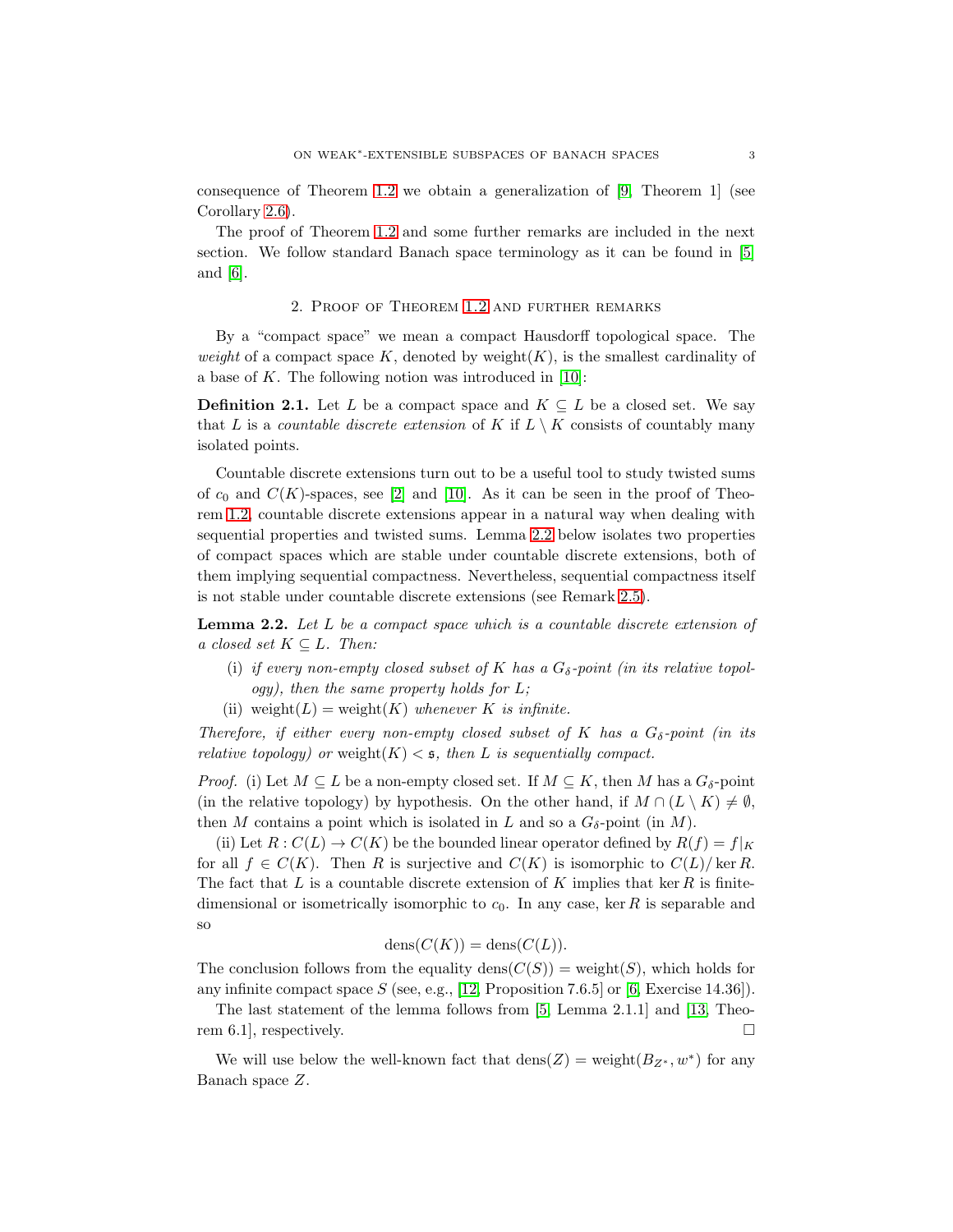*Proof of Theorem [1.2.](#page-1-0)* Let  $(y_n^*)_{n\in\mathbb{N}}$  be a w<sup>\*</sup>-convergent sequence in Y<sup>\*</sup>. Without loss of generality, we can assume that  $(y_n^*)_{n\in\mathbb{N}}$  is w<sup>\*</sup>-null and contained in  $B_{Y^*}$ . Clearly, there is nothing to prove if  $y_n^* = 0$  for infinitely many  $n \in \mathbb{N}$ . So, we can assume further that  $y_n^* \neq 0$  for all  $n \in \mathbb{N}$ . By the Hahn-Banach theorem, for each  $n \in \mathbb{N}$  there is  $z_n^* \in X^*$  with  $z_n^*|_Y = y_n^*$  and  $||z_n^*|| = ||y_n^*|| \leq 1$ .

Let  $q: X \to X/Y$  be the quotient operator. It is well-known that its adjoint  $q^*: (X/Y)^* \to X^*$  is an isometric isomorphism from  $(X/Y)^*$  onto  $Y^{\perp}$ . In addition,  $q^*$  is w<sup>\*</sup>-to-w<sup>\*</sup>-continuous, hence  $K := B_{X^*} \cap Y^\perp = q^*(B_{(X/Y)^*})$  is w<sup>\*</sup>-compact. Observe that for every  $x^* \in X^* \setminus Y^{\perp}$  there exist  $x \in Y$ ,  $\alpha > 0$  and  $m \in \mathbb{N}$  such that  $x^*(x) > \alpha > z_n^*(x)$  for every  $n \geq m$ . Hence  $L := K \cup \{z_n^* : n \in \mathbb{N}\} \subseteq B_{X^*}$  is  $w^*$ closed (so that L is  $w^*$ -compact) and each  $z_n^*$  is  $w^*$ -isolated in L (bear in mind that  $z_n^*|_Y = y_n^* \neq 0$ . Then  $(L, w^*)$  is a countable discrete extension of  $(K, w^*)$ , with  $(K, w^*)$  and  $(B_{(X/Y)^*}, w^*)$  being homeomorphic. Bearing in mind that dens $(X/Y)$ coincides with the weight of  $(B_{(X/Y)^*}, w^*)$ , from Lemma [2.2](#page-2-0) it follows that L is sequentially compact and, therefore,  $(z_n^*)_{n\in\mathbb{N}}$  admits a w<sup>\*</sup>-convergent subsequence. The proof is finished.  $\Box$ 

If X is Grothendieck and  $Y \subseteq X$  is a subspace such that  $X/Y$  is separable, then  $Y$  is Grothendieck (see [\[7,](#page-4-14) Proposition 3.1]). This fact can also be seen as a consequence of Corollary [1.4,](#page-1-1) because every separable Grothendieck space is reflexive.

As an immediate application of Theorem [1.2](#page-1-0) we also obtain an affirmative answer to [\[8,](#page-4-0) Problem 22] (bear in mind that  $p \leq s$ , see, e.g., [\[13,](#page-4-8) Theorem 3.1]):

**Corollary 2.3.** Let  $Y \subseteq X$  be a subspace such that  $\text{dens}(X/Y) < \varepsilon$ . If X is *Grothendieck, then* Y *is Grothendieck.*

Remark 2.4. In fact, the previous corollary is a particular case of Corollary [1.4.](#page-1-1) Indeed, on the one hand, the assumption that  $\text{dens}(X/Y) < \mathfrak{s}$  implies that  $B_{(X/Y)^*}$ is  $w^*$ -sequentially compact. On the other hand, the Grothendieck property is preserved by quotients and any Grothendieck space with  $w^*$ -sequentially compact dual ball is reflexive (cf. [\[1,](#page-4-5) Proposition 6.18]).

<span id="page-3-0"></span>**Remark 2.5.** In general, the w<sup>\*</sup>-sequential compactness of  $B_{(X/Y)^*}$  is not enough to guarantee that a subspace  $Y \subseteq X$  is w<sup>\*</sup>-extensible in X. Indeed, it is easy to check that *if both*  $B_{Y^*}$  and  $B_{(X/Y)^*}$  are  $w^*$ -sequentially compact and Y *is*  $w^*$ *extensible in* X, then  $B_{X^*}$  *is* w<sup>\*</sup>-sequentially compact as well (see the proof of [\[4,](#page-4-2) Proposition 6]). On the other hand, there exists a Banach space X such that  $B_{X^*}$ is not w\*-sequentially compact although  $B_{(X/Y)^*}$  is w\*-sequentially compact for some separable subspace  $Y \subseteq X$  (see [\[9\]](#page-4-9), cf. [\[3,](#page-4-1) Section 4.8]).

Hagler and Sullivan proved in [\[9,](#page-4-9) Theorem 1] that  $B_{X^*}$  is w<sup>\*</sup>-sequentially compact whenever there is a subspace  $Y \subseteq X$  such that  $B_{Y^*}$  is  $w^*$ -sequentially compact and  $X/Y$  has an equivalent Gâteaux smooth norm. Since every Banach space admitting an equivalent Gâteaux smooth norm is weak Asplund (see, e.g.,  $[5, Corol$ lary 4.2.5]), the following corollary generalizes that result: